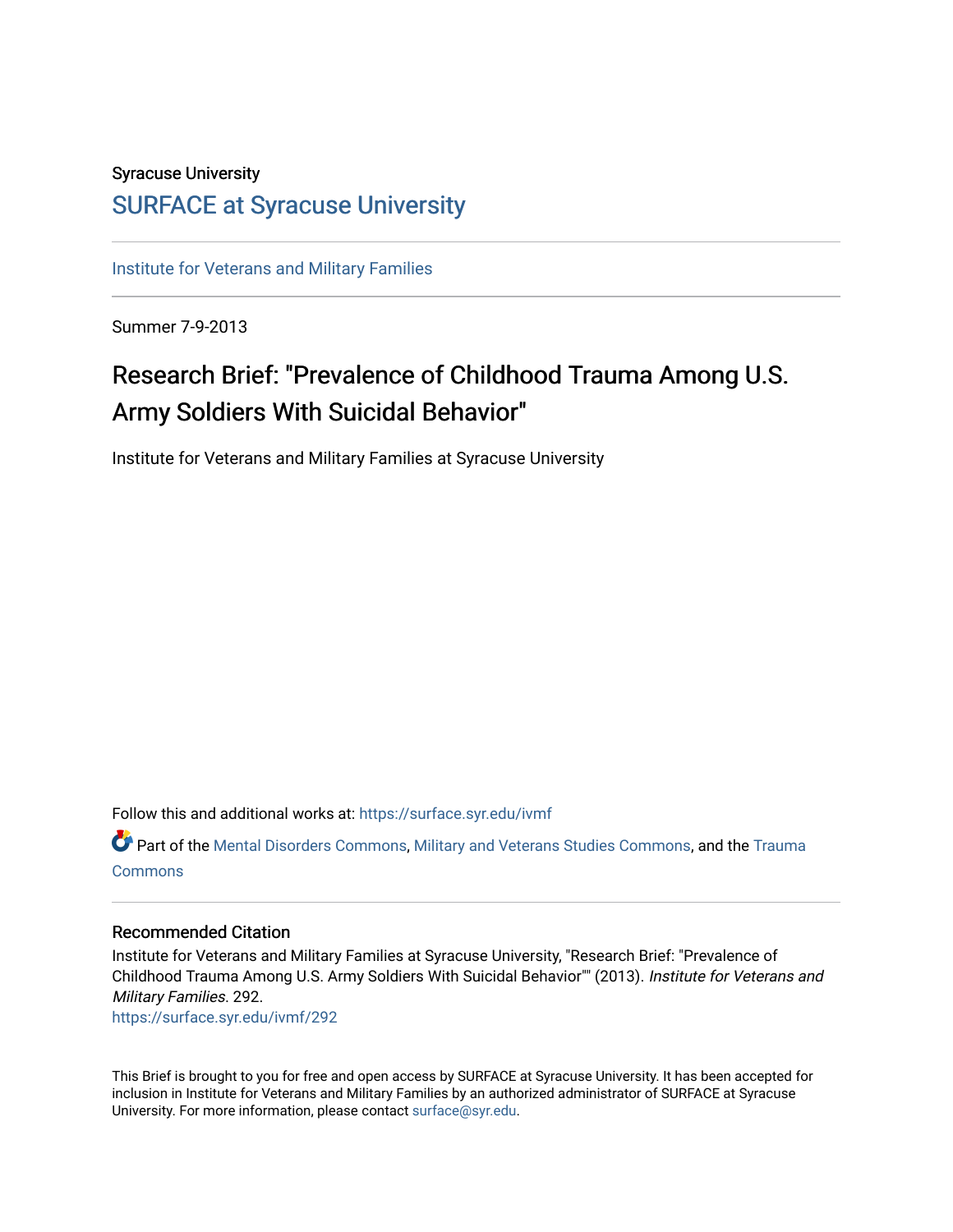# Research Brief

## Prevalence of Childhood Trauma Among U.S. Army Soldiers With Suicidal Behavior

 $f y$  in  $+$ 

PUBLICATION: *Military Medicine* (2012); *177*(9), 1034-1040.

PUBLICATION TYPE: Peer-Reviewed Journal Article

**SYRACUSE UNIVERSITY** 

**INSTITUTE for VETERANS**<br>and **MILITARY FAMILIES** JPMorgan Chase & Co., Founding Partner

KEYWORDS: Suicide, U.S. Army, childhood trauma, mental health

#### RESEARCH HIGHLIGHTS:

- Suicide rates in the U.S. Army have increased significantly over the past few years, from 11 per 100,000 in 2003 to 25 per 100,000 in 2009. Recent studies have indicated that experiences of childhood trauma increase suicide risk among civilians; however, the link between childhood trauma and suicide risk has not been studied extensively in military populations.
- Previous studies have found that 49% of female soldiers and 15% of male soldiers reported a history of childhood sexual abuse, while 48% of female soldiers and 50% of male soldiers experienced physical abuse. In this study, researchers examined the prevalence of childhood trauma among U.S. Army soldiers who displayed suicidal behavior from 2005 to 2010.
- Among soldiers with suicidal behavior, researchers found that 61.2% experienced childhood trauma, with the most common forms of trauma being family problems and abuse, consistent with prevalence rates among civilians.

AUTHORS: Rossybelle Perales, M.P.H.; M. Shayne Gallaway, Ph.D.; Kelly L. Forys-Donahue, Ph.D.; Anita Spiess, M.P.H.; Amy M. Millikan, M.D.

#### ABSTRACT:

"In 2009, suicide was reported to be the third leading cause of death among U.S. Army personnel. The increase of suicides in the Army indicates the need for additional research to better understand the problem. Research in civilian populations found that experiencing childhood trauma increases the risk for various negative health outcomes, including suicide and suicide attempts, during adulthood. To date, there has been very little focus on pre-existing mental health before joining the service because of a lack of existing data. Participants were active duty Army Soldiers who attempted or completed suicide as identified by the Department of Defense Suicide Event Report (DoDSER). Among Soldiers exhibiting suicidal behavior, analyses were completed to identify significant associations with specific types of childhood trauma experienced before joining the Army. The prevalence of childhood trauma in this population was 43.3% among the suicide cases and 64.7% among the attempt cases. The most common types of childhood trauma among Soldiers were family problems and abuse. The need for further research among military populations is clear given the high prevalence of childhood trauma found among these Soldiers with suicidal behavior and the lack of complete data for this population."